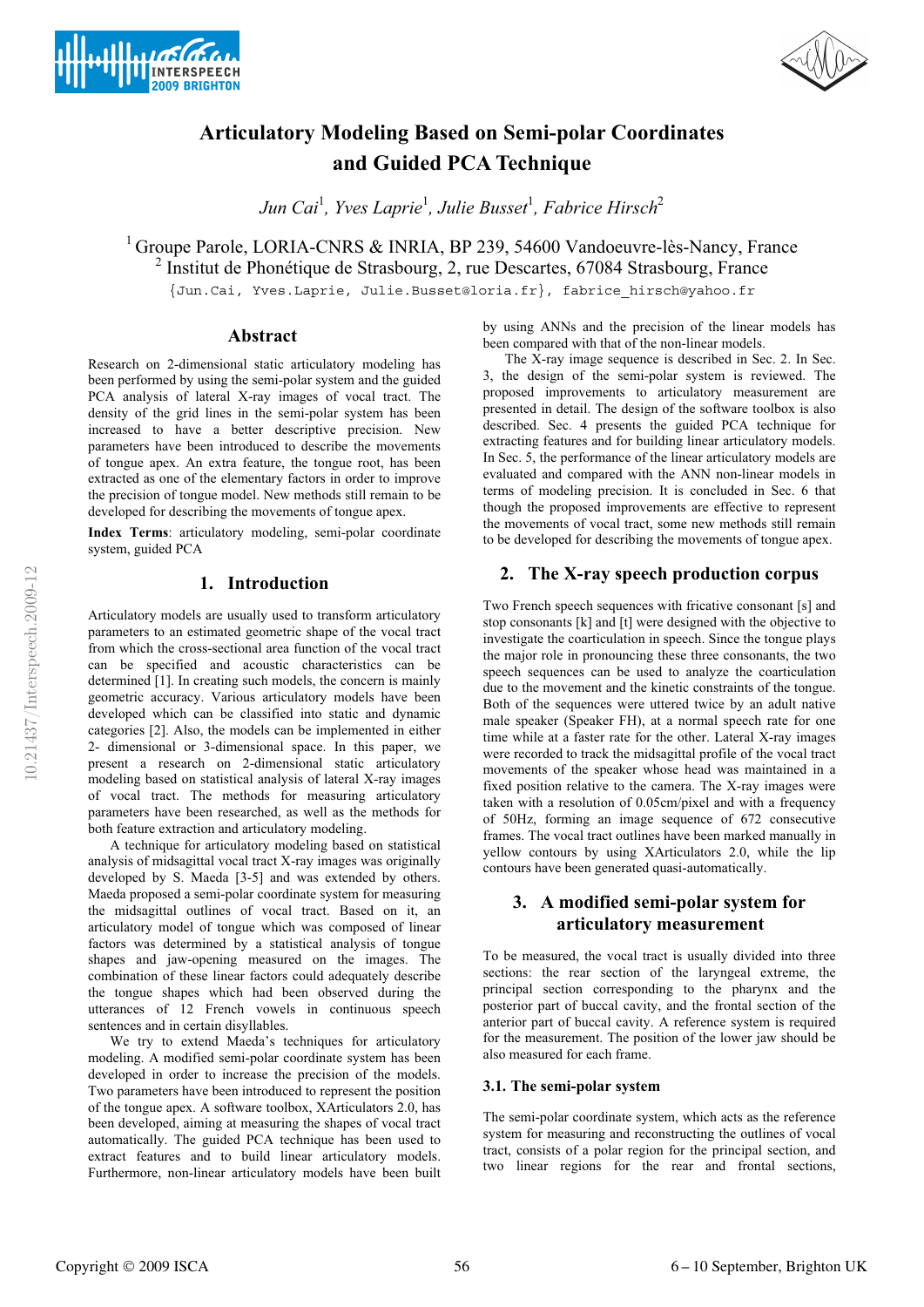respectively. Because of the variety of speakers, the semipolar system needs to be adapted before being applied to a particular speaker. Also, it must be positioned properly. Though some researchers proposed to determine the coordinate origin in relative to some anatomical landmarks that are visible on the images [6], the positioning of the coordinate origin is somewhat arbitrary. However, since the tongue is the major articulator being investigated, the tongue contour must always intersect with each grid line once and only once, so that there is no hole in the vector representations for all the tongue outlines in a data set. We propose to locate the coordinate origin beneath and close to the second molar tooth in the image when the vocal tract is in a natural state before speech is uttered. The position of semi-polar system must be fixed to some motionless part around the vocal tract. The rigid maxilla is usually chosen to act as the fixed reference. In XArticulators 2.0, a software module has been implemented based on maximizing the correlation between pixels in consecutive X-ray images to track the area of rigid maxilla so as to maintain the fixed position of the coordinate origin to it.

#### **3.2. Representation of vocal tract profiles**

The marked contours of the internal vocal tract are measured by using the semi-polar coordinate system, as shown by the red points in Figure 1. The coordinates at these intersection points form the representation vector of the internal vocal tract, and the dimension of the representation vector depends on the number of grid lines. The intersection points are searched automatically.



Figure 1: *Semi-polar system and measured parameters*

For measuring the jaw opening, a fully automatic procedure has been developed in XArticulators 2.0 to track the movements of the upper and lower incisors in consecutive Xray images based on maximizing the correlation between pixels of the incisor areas in consecutive image frames. The lips are flesh parts; they can change their shapes in speech production. Therefore, the correlation-based technique which attempts to maximize the correlation between pixels of the lip areas in consecutive frames is not valid for tracking the lip movements through the whole image sequence. This correlation-based technique is useful, however, to track the movements of lips in a short time span because the shapes and positions of both lips normally do not change significantly within a short period. Therefore, in XArticulators 2.0, for every five consecutive frames in the sequence, the contours of both lips in the first frame are marked manually. Then, the correlation-based technique is used to track the movement of the lips in the following four frames and thus the lip contours are generated automatically for these four frames. This shortspan quasi-automatic tracking works well for many image frames, but sometimes the generated lip contours should be corrected manually because the automatic method fails to track the abrupt changes of lip shapes.

In the regions of lip-opening and larynx, the semi-polar system is not useful for measuring the data because the articulators in these regions tend to move perpendicularly to the grid lines. In our research, the lip protrusion and the larynx height are measured as shown in Figure 1. The jaw parameter, *J*, is defined as the projection of the distance between the upper and lower central incisors on the last grid line. This definition is plausible because the grid lines are usually tuned to be perpendicular to the propagation direction of the acoustic wave, and in most cases the last grid line is almost the projecting line which maximizes the contribution of the jaw parameter to the variance of the tongue contour data.

#### **3.3. The modified semi-polar system**

The semi-polar system fails to take into account the subtle yet wide variety of possible movements of the tongue apex in forming the sounds of speech, especially in forming consonants. By using the semi-polar system, the forwardbackward movements can not be described effectively, neither can the convexly or concavely bending of the top front surface just behind the tongue apex.

There is another problem which links to factor analysis of the articulatory data. Usually, vectors for factor analysis must have fixed length. This rule is such a strong constraint that the measurements of the tongue apex in some image frames must be discarded unfortunately to maintain the homogeneity of the measured data. Using the semi-polar system in Figure 1, the tongue contours in all the frames intersect with the 23rd grid line while the tongue contours in some frames do not even intersect with the 24th line. So, the last measured coordinate of the tongue contour is chosen on the 23rd line; the coordinates on the 24th and 25th lines are discarded. That implies that, for many image frames, the geometric information of the tongue apex can not be described correctly by using the representation vector.

To improve the accuracy of the measurement and the description ability of the articulatory models, a modified semipolar system is proposed, as shown in Figure 2. Firstly, the density of the grid lines in the two linear regions is increased in order to have a better precision of the geometric description. Furthermore, the position of the tongue apex had been measured and thus been included in the observation vector. The tongue apex is defined as the farthest point on the tongue contour to the right. The position of the tongue apex is defined as an x-y tuple  $(x_t, y_t)$ . Here,  $x_t$  and  $y_t$  are the coordinates of the tongue apex measured along and perpendicular to the last grid line, respectively.



Figure 2: *The modified semi-polar system for measuring data for Speaker FH*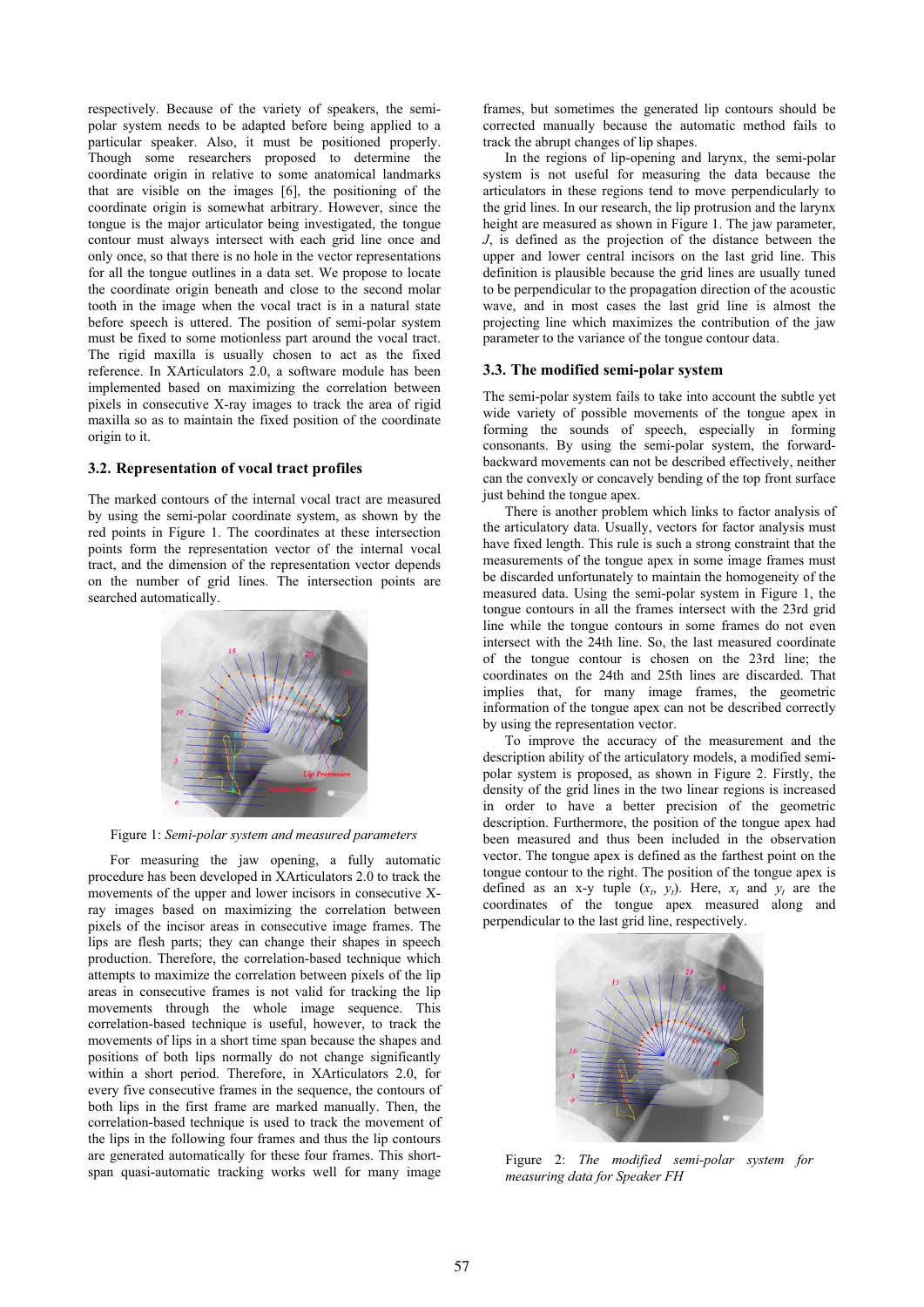With the measured data of the tongue apex and of the jaw opening, the observation parameters of the tongue contour constitute a *24*-dimensional observation vector:

$$
P_{\text{longue}} = [C_7, C_8, C_9, \cdots, C_{26}, C_{27}, x_t, y_t, J]^T \qquad (1)
$$

where  $C_i$  ( $i=7, 8, ..., 27$ ) is the coordinate of the intersection point on the *i*th grid line. Similarly, the observation vector of the larynx outline is defined as a *10*-dimensional vector:

$$
P_{\text{larynx}} = [C_0, C_1, C_2, \cdots, C_7, H, J]^T
$$
 (2)

where  $H$  is the larynx height.

# **4. Feature identification and linear articulatory modeling**

The articulatory representation of speech is usually realized as low dimensional articulatory models. Normally, the vocal tract outlines are regarded as linear combinations of the effects of different articulatory features. The articulatory models, therefore, are realized by linear transformations from the features to the observation vectors. Usually, a regression analysis is performed on the measured data to determine these linear transformations.

### **4.1. Articulatory features selection**

The features usually can not be determined automatically from the data by a regression analysis. To extract features from the measured data, we must have a basic idea in advance about how to represent the vocal tract as features, based on the physiology of vocal tract and the knowledge of speech production. A jaw-based representation was proposed by Lindblom et al. [7] and was applied successfully by different researchers in articulatory modeling [3-5]. In this representation, the vocal tract shapes are assumed to be functions of the features such as the jaw, the shape and the position of the tongue body, the position of the tongue tip, the lip height and width, and the larynx height. Upon determining the feature set, factor analysis can be used to extract the features from the data set, as well as to determine the linear transformation [3-5, 8].

### **4.2. Factor analysis for articulatory modeling**

Typically, factor analysis is used to uncover the latent structure of a set of variables; that is, it is a "non-dependent" procedure in terms of that no dependent variable is assumed in advance. Several different factor analysis techniques, such as the principal component analysis (PCA) [3, 9] and the PARAFAC [10], have been used to extract elementary features from the measured data of vocal tract. Though both methods can provide a unique solution for a given set of data, they do not guarantee that every factor can be interpreted by articulatory terms; the extracted factors are inferred rather than observed. The analysis usually can not result in an explanatory articulatory model.

### **4.3. Articulatory modeling based on guided PCA**

To deal with the problem with PCA and PARAFAC, the guided PCA technique has been proposed to help us to extract a set of interpretable factors [11]. The guided PCA is a procedure of arbitrary orthogonal factor analysis followed by PCA. The idea is that the measured data are not directly subjected to PCA but to an arbitrary factor analysis at first which can be considered as an extraction-subtraction procedure of known parameters. The state of the most important parameter is extracted by means of linear regression and then subtracted from the data set. Then, another less important variable is extracted and its effect is subtracted in the same way. This procedure is repeated until all relevant factors corresponding to elementary features are extracted one-by-one. At the end, the residual can be subjected to a PCA analysis to extract the variance maximally with a minimal number of factors.

We take the analysis of the tongue dorsum outline as the example to describe the guided PCA technique. According to a theoretic model of articulation [5], the average midsagittal outlines of the tongue dorsum are mainly determined by the postures of the following elementary articulators:

the parameter of jaw opening;

the state of tongue body front-back position;

the tongue dorsal flat-arched shape;

the state of tongue apex.

Usually, the jaw opening is the most important parameter which should be extracted as the first factor. With the measured data of (*p-1*) variables of tongue outlines, we can easily estimate the correlations between the (*p-1*) variables and the parameter of jaw, forming the correlation matrix *R* of order  $p \times p$ . Factor loadings for the parameter of jaw are nothing but the correlation coefficients between the jaw parameter and the variables of tongue outline. This set of factor loadings for the jaw parameter can be denoted as a vector *a1*:

$$
\boldsymbol{a}_{1} = [a_{11}, a_{21}, \cdots, a_{(p-1)1}, 1]^{T}
$$
\n(3)

where  $a_{i1}$  ( $i = 1, 2, ..., p-1$ ) is the correlation coefficient between the *i*th tongue variable and the jaw parameter. The influence of the jaw parameter is extracted by the vector  $a_1$ and then can be eliminated from the correlation matrix *R* by subtraction as follows:

$$
\boldsymbol{R}_I = \boldsymbol{R} - \boldsymbol{a}_I \, \boldsymbol{a}_I^T \tag{4}
$$

where  $\mathbf{R}_l$  represents the residual variance-covariance matrix. Since the influence of the jaw parameter has been eliminated, the values of the elements in the last row and the last column of  $\mathbf{R}_l$  are zeros. Thus,  $\mathbf{R}_l$  is in fact a matrix of order  $(p-l)\times(p-l)$ *1*). *R1* containing no more influence of the jaw parameter implies that any measured variable in the pharyngeal region can be regarded as a factor of tongue body position, because the outline of the tongue in this region is mainly determined by the postures of the jaw and the tongue body position. The variable in this region which has the maximum proportion of variance of the measured data is chosen as the factor of tongue body position, and therefore the loadings of this factor can be derived from  $\mathbf{R}_l$ . The influence of the factor of tongue body position is eliminated from  $\mathbf{R}_l$  to form a  $(p-2)\times(p-2)$  residual matrix  $\mathbf{R}_2$ , which afterwards can be used to determine the weights of the factor of tongue dorsal shape, by taking the variable with the maximum proportion of variance in the tongue dorsal region as this particular factor. The weights of the factor of tongue apex can also be calculated after eliminating the influence of the factor of tongue dorsal shape. One more factor, such as the parameter of tongue root, could be extracted in the same way to improve the descriptive ability of the features. Also, some unknown factors, if they exist, can be determined by subjecting the final residual matrix to a PCA. In this way, the factors corresponding to the elementary postures are sure to be extracted and an accurate linear model can be built up.